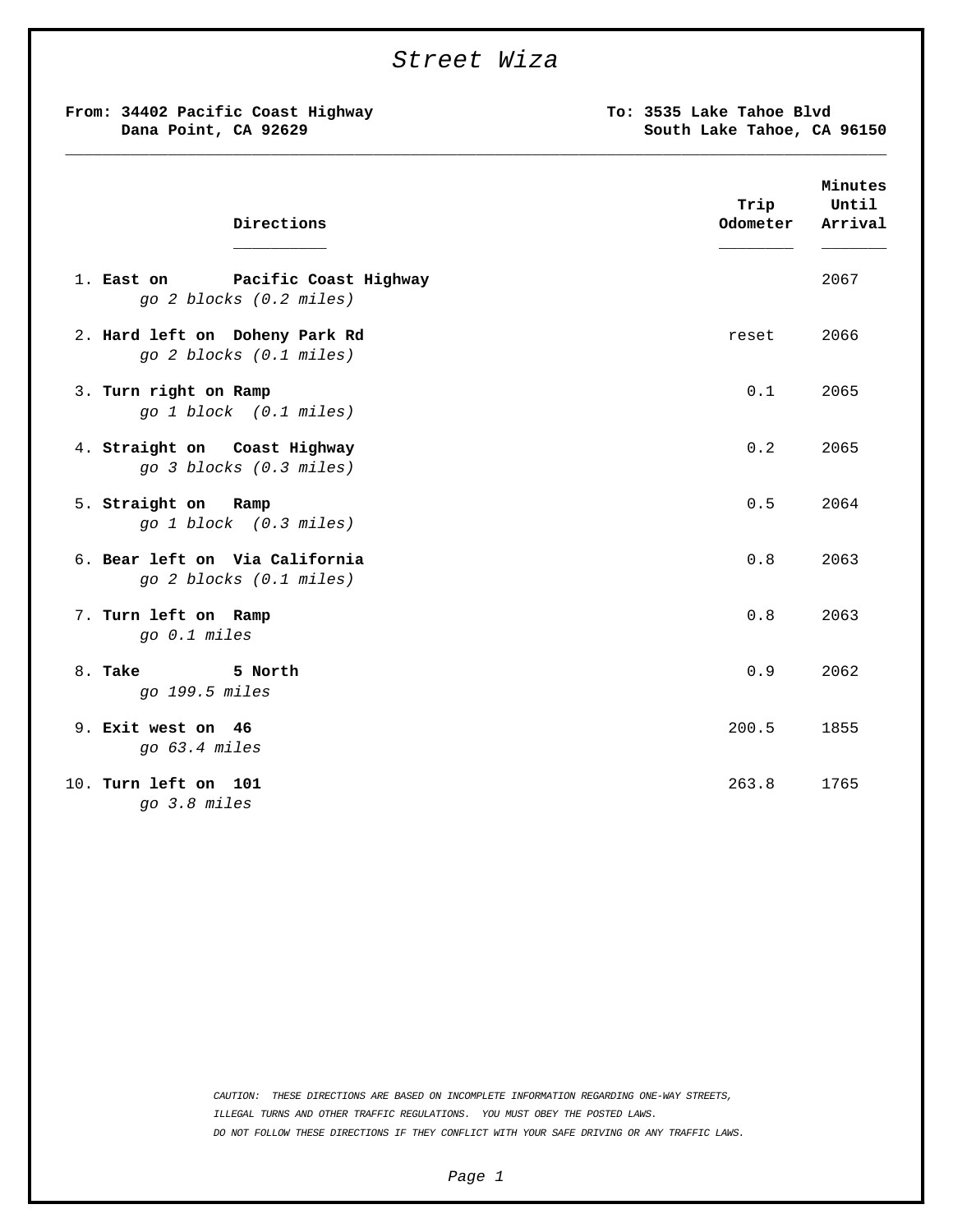## *Street Wiza*

**\_\_\_\_\_\_\_\_\_\_\_\_\_\_\_\_\_\_\_\_\_\_\_\_\_\_\_\_\_\_\_\_\_\_\_\_\_\_\_\_\_\_\_\_\_\_\_\_\_\_\_\_\_\_\_\_\_\_\_\_\_\_\_\_\_\_\_\_\_\_\_\_\_\_\_\_\_\_\_\_\_\_\_\_\_\_\_\_**

**From: 34402 Pacific Coast Highway Dana Point, CA 92629**

**To: 3535 Lake Tahoe Blvd South Lake Tahoe, CA 96150**

| Directions                                                        | Trip<br>Odometer | Minutes<br>Until<br>Arrival |
|-------------------------------------------------------------------|------------------|-----------------------------|
| 11. Bear right on 46<br>go 2 blocks (21.7 miles)                  | 267.6            | 1760                        |
| 12. Turn right on Cabrillo Highway<br>go 5 blocks (4.1 miles)     | 289.4            | 1731                        |
| 13. Turn right on Cambria Rd<br>go 1 block (0.1 miles)            | 293.4            | 1722                        |
| 14. Turn right on Main St<br>go 9 blocks (0.7 miles)              | 293.5            | 1722                        |
| 15. Arrive right -- Stop #1 1880 Main St                          |                  |                             |
| 16. Continue on<br>Main St<br>go 7 blocks (0.7 miles)             | 294.2            | 1719                        |
| 17. Turn left on Santa Rosa Creek Rd<br>go 41 blocks (15.3 miles) | 294.7            | 1715                        |
| 18. Turn left on Green Valley Rd<br>go 17 blocks (5.9 miles)      | 310.0            | 1686                        |
| 19. Straight on W 46<br>go 2 blocks (0.8 miles)                   | 315.9            | 1673                        |
| 20. Straight on<br>- 46<br>go 1 block (0.3 miles)                 | 316.7            | 1672                        |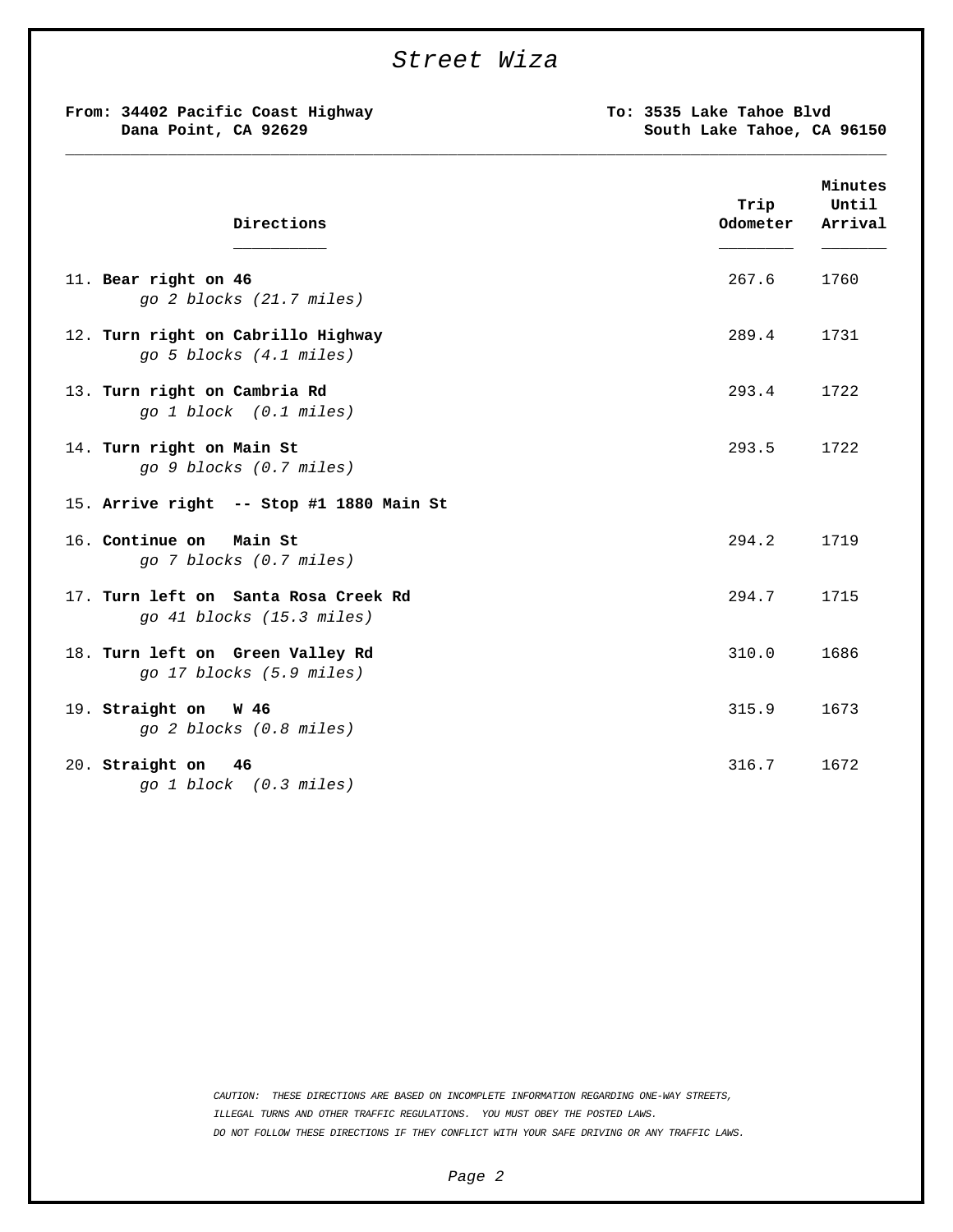| From: 34402 Pacific Coast Highway<br>Dana Point, CA 92629          | To: 3535 Lake Tahoe Blvd<br>South Lake Tahoe, CA 96150 |                             |
|--------------------------------------------------------------------|--------------------------------------------------------|-----------------------------|
| Directions                                                         | Trip<br>Odometer                                       | Minutes<br>Until<br>Arrival |
| 21. Straight on W 46<br>go 17 blocks (3.4 miles)                   | 317.0                                                  | 1671                        |
| 22. Straight on 46<br>go 1 block (0.0 miles)                       | 320.4                                                  | 1663                        |
| 23. Straight on <blank name=""><br/>go 1 block (0.0 miles)</blank> | 320.5                                                  | 1663                        |
| 24. Turn left on Ramp<br>go 0.1 miles                              | 320.5                                                  | 1663                        |
| 25. <b>Take</b><br>United States Highway 101 North<br>go 2.4 miles | 320.6                                                  | 1662                        |
| 26. Take 1. Alamo Ave North<br>go 0.1 miles                        | 323.1                                                  | 1659                        |
| $27.$ Take<br>El Camino Real North<br>go 1.2 miles                 | 323.1                                                  | 1659                        |
| 28. Exit north on 101<br>go 20.4 miles                             | 324.3                                                  | 1658                        |
| 29. Bear right on S20<br>go 21.1 miles                             | 344.7                                                  | 1633                        |
| 30. Straight on 101<br>go 111.8 miles                              | 365.8                                                  | 1608                        |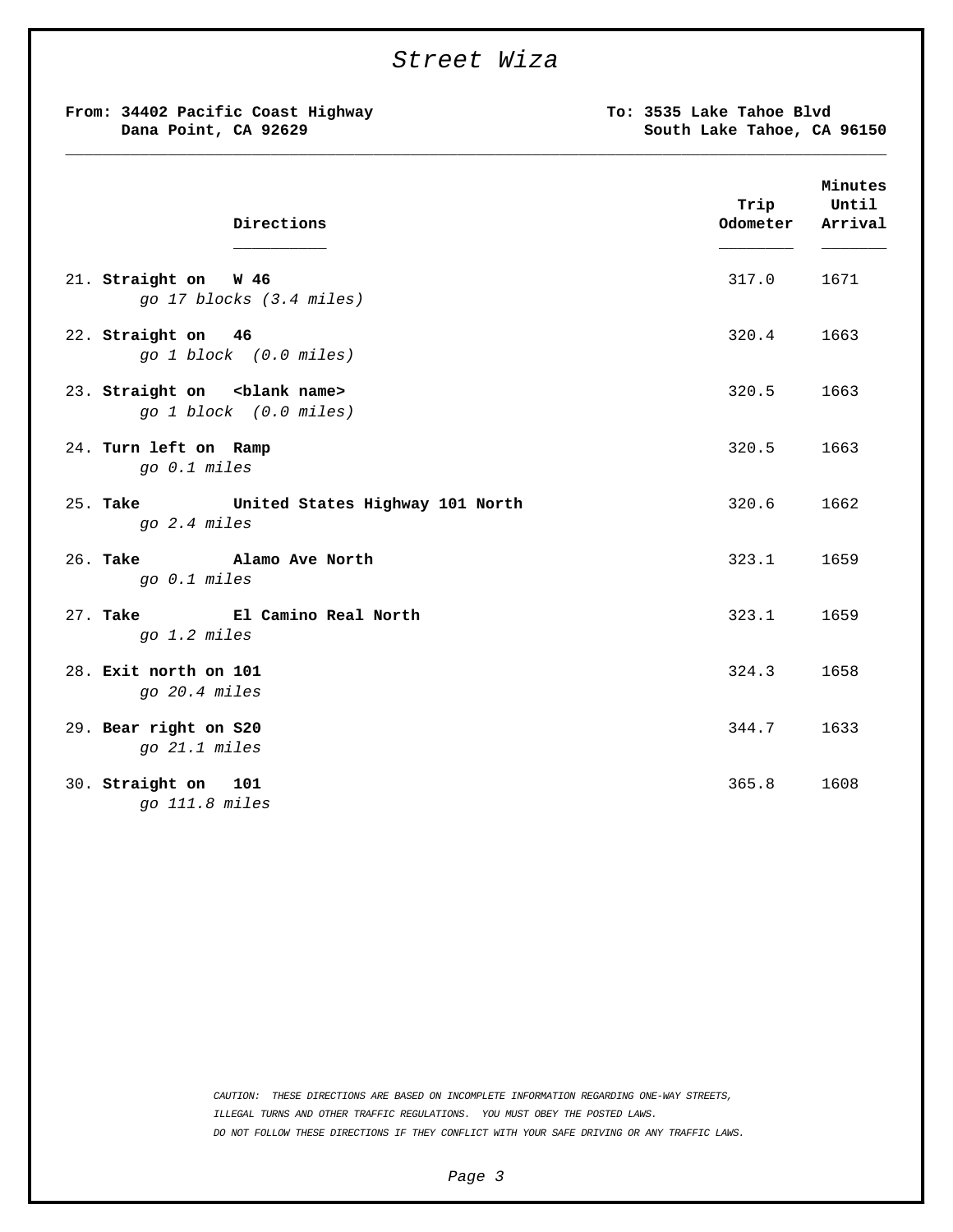|                        | From: 34402 Pacific Coast Highway<br>Dana Point, CA 92629 |                  | To: 3535 Lake Tahoe Blvd<br>South Lake Tahoe, CA 96150 |  |
|------------------------|-----------------------------------------------------------|------------------|--------------------------------------------------------|--|
|                        | Directions                                                | Trip<br>Odometer | Minutes<br>Until<br>Arrival                            |  |
|                        | 31. Take 680 West<br>go 70.6 miles                        | 477.6            | 1470                                                   |  |
|                        | 32. Take 80 East<br>go 15.5 miles                         | 548.2            | 1398                                                   |  |
|                        | 33. Take 505 North<br>go 33.2 miles                       | 563.7            | 1382                                                   |  |
| 34. <b>Take</b>        | 5 North<br>go 30 blocks (255.3 miles)                     | 596.9            | 1346                                                   |  |
| 35. Bear right on Ramp | go 0.2 miles                                              | 852.2            | 1093                                                   |  |
|                        | 36. Take 5 North<br>go 4 blocks (2.2 miles)               | 852.4            | 1092                                                   |  |
| 37. Bear right on Ramp | go 2 blocks (0.1 miles)                                   | 854.6            | 1090                                                   |  |
| 38. Turn left on 66    | go 6 blocks (0.3 miles)                                   | 854.7            | 1089                                                   |  |
|                        | 39. Straight on Ashland St<br>go 9 blocks (0.6 miles)     | 855.0            | 1088                                                   |  |
|                        | 40. Turn right on Normal Ave<br>go 1 block (0.1 miles)    | 855.6            | 1086                                                   |  |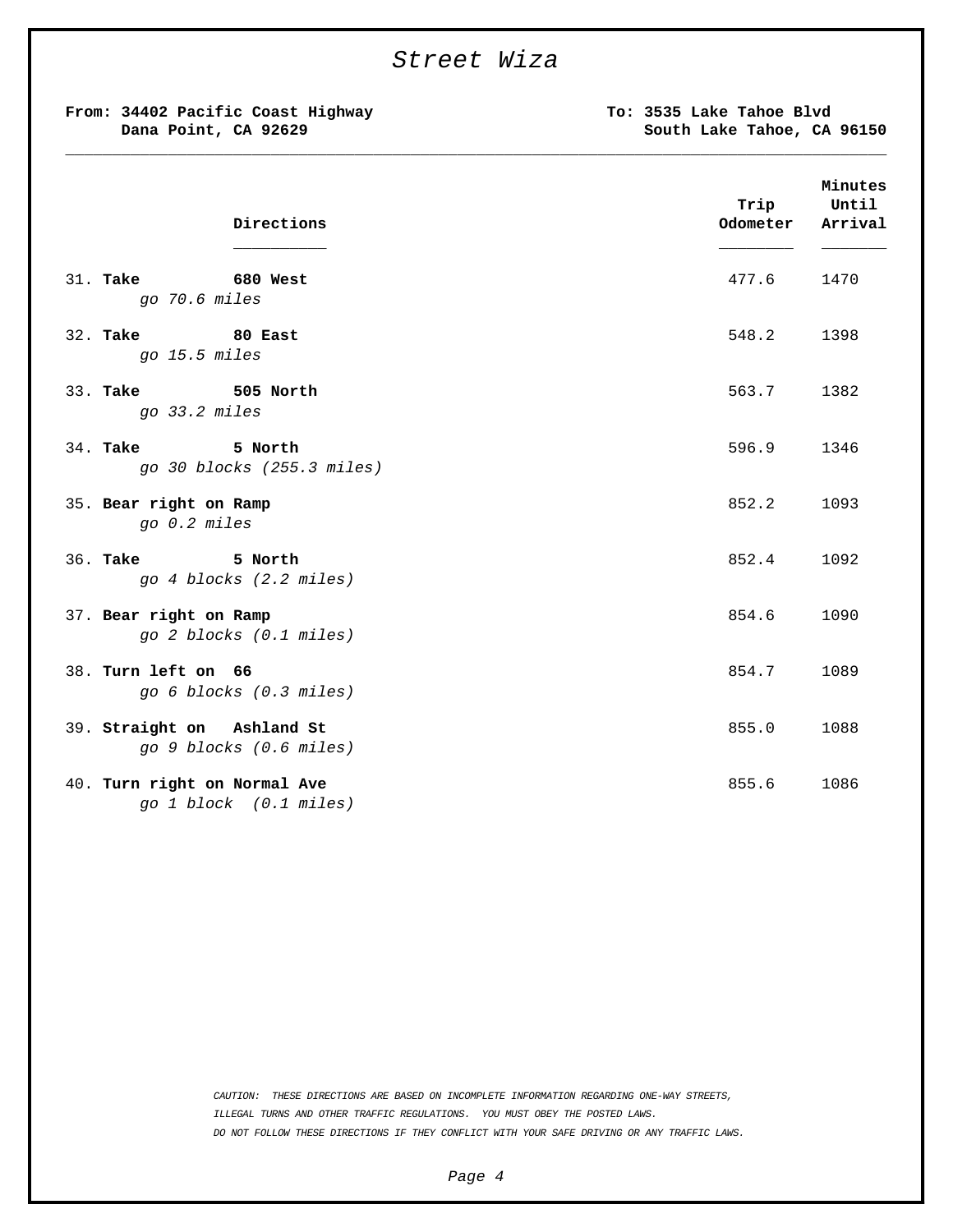## *Street Wiza*

**\_\_\_\_\_\_\_\_\_\_\_\_\_\_\_\_\_\_\_\_\_\_\_\_\_\_\_\_\_\_\_\_\_\_\_\_\_\_\_\_\_\_\_\_\_\_\_\_\_\_\_\_\_\_\_\_\_\_\_\_\_\_\_\_\_\_\_\_\_\_\_\_\_\_\_\_\_\_\_\_\_\_\_\_\_\_\_\_**

**From: 34402 Pacific Coast Highway Dana Point, CA 92629**

**To: 3535 Lake Tahoe Blvd South Lake Tahoe, CA 96150**

| Directions                                                        | Trip<br>Odometer | Minutes<br>Until<br>Arrival |
|-------------------------------------------------------------------|------------------|-----------------------------|
| 41. Turn left on Homes Ave<br>go 2 blocks (0.1 miles)             | 855.8            | 1086                        |
| 42. Turn left on Lit Way<br>go 2 blocks (0.1 miles)               | 855.9            | 1085                        |
| 43. Turn right on Ashland St<br>go 3 blocks (0.3 miles)           | 856.0            | 1084                        |
| 44. Bear right on Siskiyou Blvd<br>go 21 blocks (1.5 miles)       | 856.4            | 1083                        |
| 45. Straight on<br>N Main St<br>go 8 blocks (0.4 miles)           | 857.8            | 1079                        |
| 46. Arrive right -- Stop #2 212 N Main St                         |                  |                             |
| 47. Continue on<br>N Main St<br>go 18 blocks (1.0 miles)          | 858.2            | 1078                        |
| 48. Bear right on Rogue Valley Highway<br>go 8 blocks (0.9 miles) | 859.1            | 1075                        |
| 49. Turn right on Valley View Rd<br>go 5 blocks (0.5 miles)       | 860.0            | 1073                        |
| 50. Straight on S Valley View Rd<br>go 1 block (0.1 miles)        | 860.5            | 1071                        |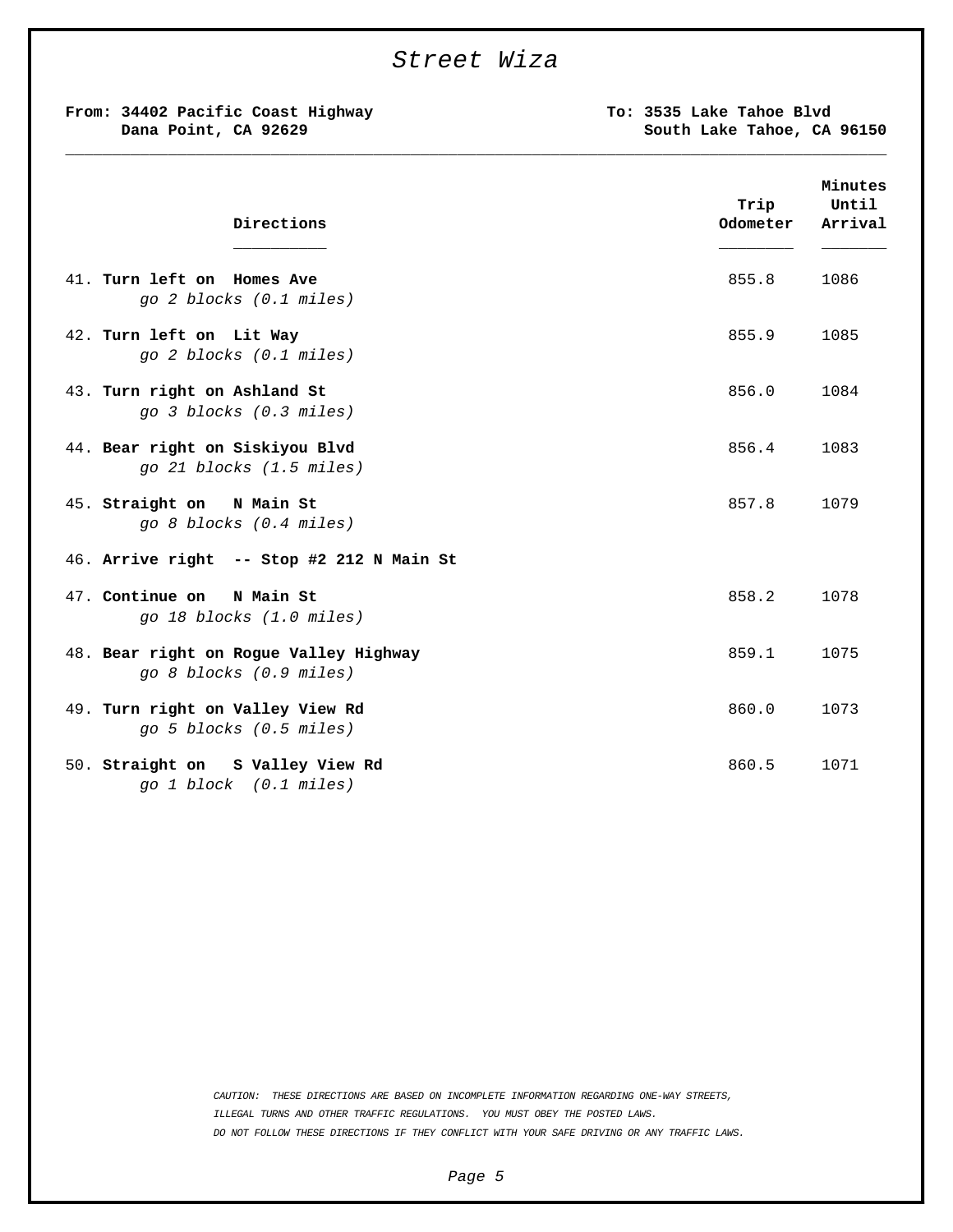|                                                           | Street Wiza                                                         |                                                        |                             |
|-----------------------------------------------------------|---------------------------------------------------------------------|--------------------------------------------------------|-----------------------------|
| From: 34402 Pacific Coast Highway<br>Dana Point, CA 92629 |                                                                     | To: 3535 Lake Tahoe Blvd<br>South Lake Tahoe, CA 96150 |                             |
|                                                           | Directions                                                          | Trip<br>Odometer                                       | Minutes<br>Until<br>Arrival |
| 51. Turn left on Ramp<br>go 0.1 miles                     |                                                                     | 860.6                                                  | 1071                        |
| 52. Take 5 North<br>go 17.6 miles                         |                                                                     | 860.7                                                  | 1070                        |
| go 1.8 miles                                              | 53. Take Garden Row West                                            | 878.3                                                  | 1051                        |
| 54. Take 5 North<br>go 38.3 miles                         |                                                                     | 880.1                                                  | 1049                        |
| go 0.9 miles                                              | 55. Take <blank name=""> East</blank>                               | 918.4                                                  | 1007                        |
| 56. Take 5 North<br>go 223.5 miles                        |                                                                     | 919.3                                                  | 1006                        |
| 57. Take 34 East                                          | go 26 blocks (59.1 miles)                                           | 1142.8                                                 | 785                         |
| 58. Bear right on Ramp<br>go 0.2 miles                    |                                                                     | 1201.9                                                 | 725                         |
|                                                           | 59. Hard left on United States Highway 30<br>go 1 block (0.1 miles) | 1202.0                                                 | 724                         |
|                                                           | 60. Straight on <blank name=""><br/>go 2 blocks (0.1 miles)</blank> | 1202.1                                                 | 724                         |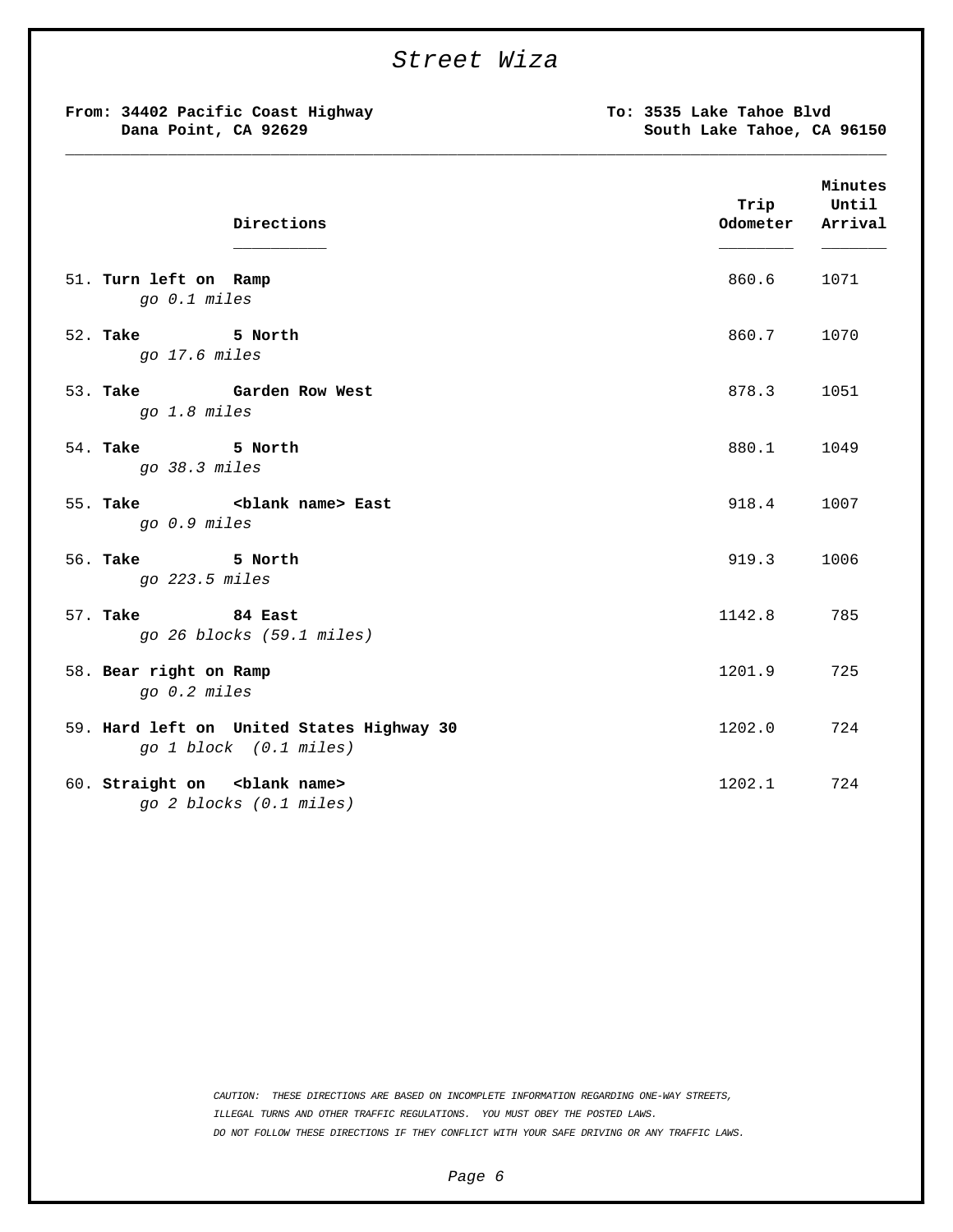|                                                                    | Street Wiza |                                                        |                             |
|--------------------------------------------------------------------|-------------|--------------------------------------------------------|-----------------------------|
| From: 34402 Pacific Coast Highway<br>Dana Point, CA 92629          |             | To: 3535 Lake Tahoe Blvd<br>South Lake Tahoe, CA 96150 |                             |
| Directions                                                         |             | Trip<br>Odometer                                       | Minutes<br>Until<br>Arrival |
| 61. Turn left on Westcliff Dr<br>go 2 blocks (0.8 miles)           |             | 1202.2                                                 | 723                         |
| 62. Arrive left -- Stop #3 4000 Westcliff Dr                       |             |                                                        |                             |
| 63. Backtrack on Westcliff Dr<br>go 2 blocks (0.8 miles)           |             | 1203.0                                                 | 718                         |
| 64. Turn right on <blank name=""><br/>go 0.1 miles</blank>         |             | 1203.7                                                 | 714                         |
| 65. Straight on United States Highway 30<br>go 1 block (0.1 miles) |             | 1203.8                                                 | 714                         |
| 66. Bear left on Ramp<br>go 0.2 miles                              |             | 1203.9                                                 | 714                         |
| 67. <b>Take</b><br>84 East<br>go 24.7 miles                        |             | 1204.0                                                 | 713                         |
| 68. Exit south on 30<br>go 0.3 miles                               |             | 1228.7                                                 | 687                         |
| 69. Bear left on 197<br>go 58.9 miles                              |             | 1229.0                                                 | 686                         |
| 70. Straight on<br>97<br>go 24.7 miles                             |             | 1287.9                                                 | 624                         |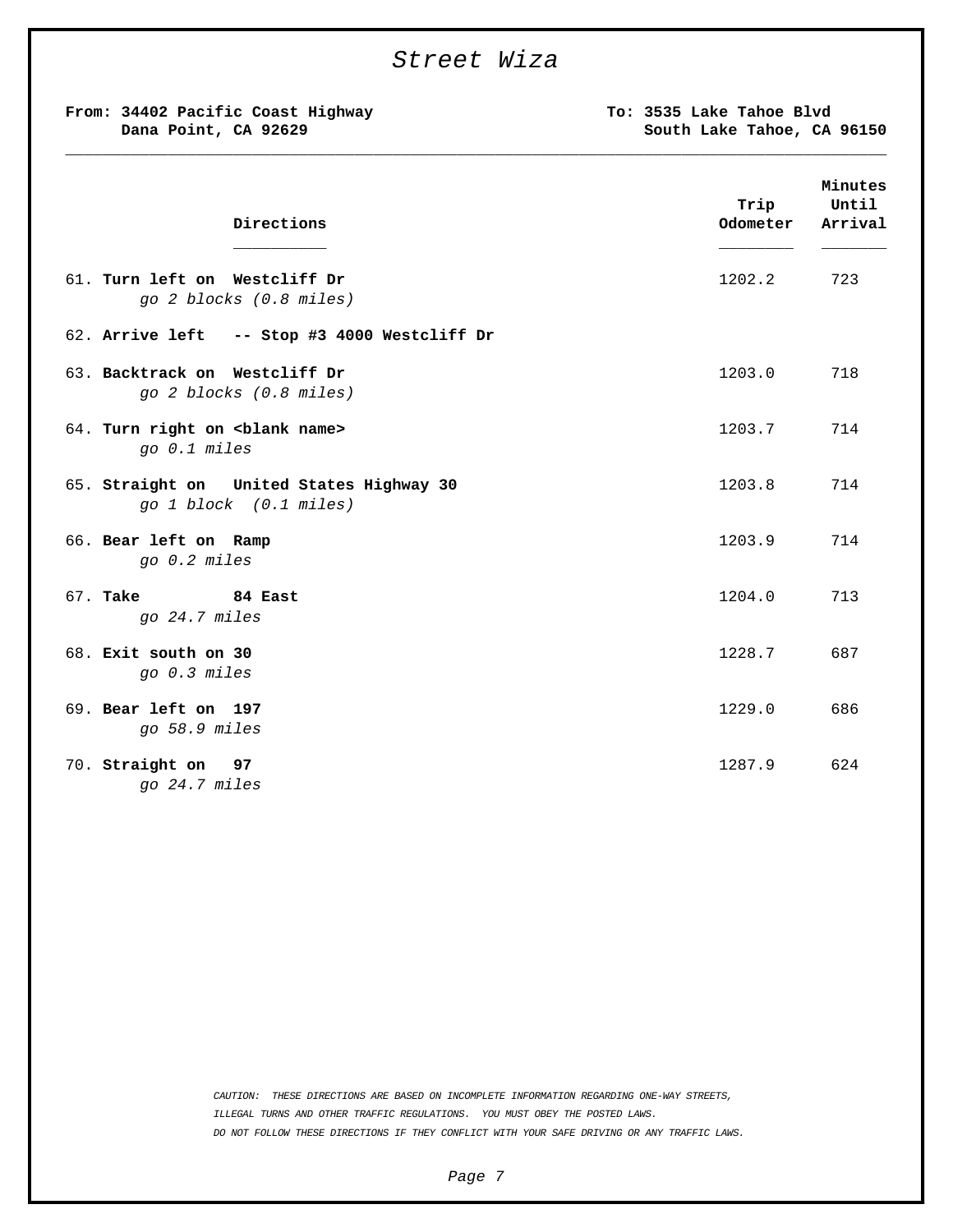| Street Wiza                                               |                                                        |                             |
|-----------------------------------------------------------|--------------------------------------------------------|-----------------------------|
| From: 34402 Pacific Coast Highway<br>Dana Point, CA 92629 | To: 3535 Lake Tahoe Blvd<br>South Lake Tahoe, CA 96150 |                             |
| Directions                                                | Trip<br>Odometer                                       | Minutes<br>Until<br>Arrival |
| 71. Bear left on 26<br>go 2.5 miles                       | 1312.6                                                 | 597                         |
| 72. Straight on 97<br>go 37.8 miles                       | 1315.1                                                 | 594                         |
| 73. Straight on 20<br>go 2.6 miles                        | 1352.8                                                 | 547                         |
| 74. Straight on 97<br>go 31.3 miles                       | 1355.5                                                 | 544                         |
| 75. Bear left on 31<br>go 120.3 miles                     | 1386.7                                                 | 505                         |
| 76. Straight on 395<br>go 7 blocks (166.6 miles)          | 1507.0                                                 | 356                         |
| 77. Turn left on A3<br>go 8.6 miles                       | 1673.6                                                 | 166                         |
| 78. Turn left on 395<br>go 70.9 miles                     | 1682.2                                                 | 148                         |
| 79. <b>Take</b><br>580 East<br>go 4.2 miles               | 1753.0                                                 | 64                          |
| 80. Exit south on 395<br>go 25.4 miles                    | 1757.3                                                 | 59                          |